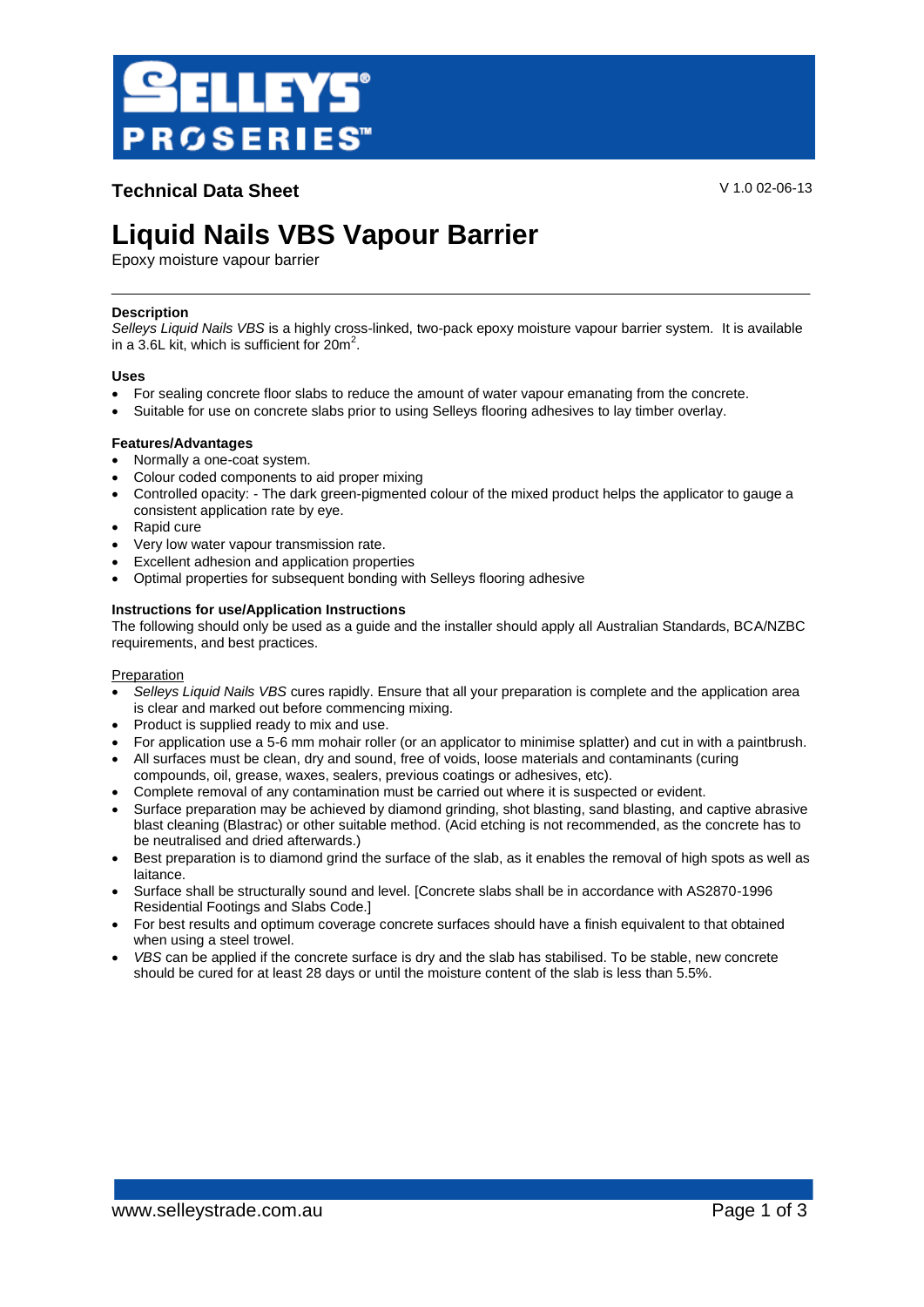# LEYS® **ROSERIES**

# Mixing for 20m<sup>2</sup>

- Keep *VBS* kits cool before mixing.
- Mark out approximately 20m² on floor.
- Pre-mix (or thoroughly shake) the hardener can before decanting.
- Add the entire Blue hardener component to the Yellow resin component in the 4-litre can.
- Once blended the mix is a uniform green colour.
- Streaks of yellow or blue in the mix will demonstrate insufficient mixing.
- Continue mixing for approximately two minutes.
- Once thoroughly mixed and streak free, immediately pour out the mixed product onto the floor over the area marked in such a way as to allow an easy consistent roll-out to give an even build.

# Mixing for less than  $20m^2$

- One quarter mix for 5m<sup>2</sup> areas or for cutting in.
- The kit supplied has provision to easily mix one quarter of kit quantities by means of the separate mixing pail and stick.
- Mark-out area on concrete floor where *VBS* coating is to be applied.
- Thoroughly mix each part (Resin & Hardener) separately in its own can.
- Place mixing stick in the one litre empty pail provided, pour resin into the mix pail until it reaches the top of the yellow mark. Then add hardener to the top of the blue mark.
- Stir thoroughly until a uniform green colour with no streaks is achieved and apply.

Mixing less than a whole kit can also be made on a volume or weight basis. Always ensure that the resin and hardener components are thoroughly mixed in their own containers before decanting. Accurately measure out 4 volumes of resin and add 1 volume of hardener and mix as described above.

#### **Refer to the Installation Guide for more detailed information.**

# **Technical Data/Properties**

Contact Selleys before using this data for the setting of specifications.

| <b>Property</b>             | <b>Typical Result</b>                                     |
|-----------------------------|-----------------------------------------------------------|
| Colour                      | Green when mixed                                          |
|                             |                                                           |
|                             | Resin is yellow                                           |
|                             | Hardener is Blue                                          |
| Technology                  | 100% Epoxy                                                |
| <b>Mix Ratio</b>            | 4 parts resin to 1 part hardener by volume                |
|                             | (or 4.42 parts to 1 by weight)                            |
|                             |                                                           |
| Coverage                    | $6m^2/l$ itre                                             |
| <b>Water Vapour Barrier</b> | 167 micron coating will normally achieve a MVT of         |
|                             | less than 15g/m2/24 hours.                                |
| <b>Shelf Life</b>           | 12 months                                                 |
|                             |                                                           |
| <b>Working Time</b>         | 20-30 minutes when poured out onto slab                   |
|                             |                                                           |
| <b>Cure Time</b>            | Normally floors can be walked on, re-coated or            |
|                             | adhered to in 8-12 hours $@25^0C$                         |
| <b>Re-coat time</b>         |                                                           |
|                             | After curing and before 24 hours. If re-coating is        |
|                             | required after 24 hours the floor will need to be lightly |
|                             | sanded and wiped over with MEK solvent to ensure          |
|                             | adhesion of the next coat.                                |
| <b>VOC</b>                  | 68 g/L                                                    |
|                             |                                                           |